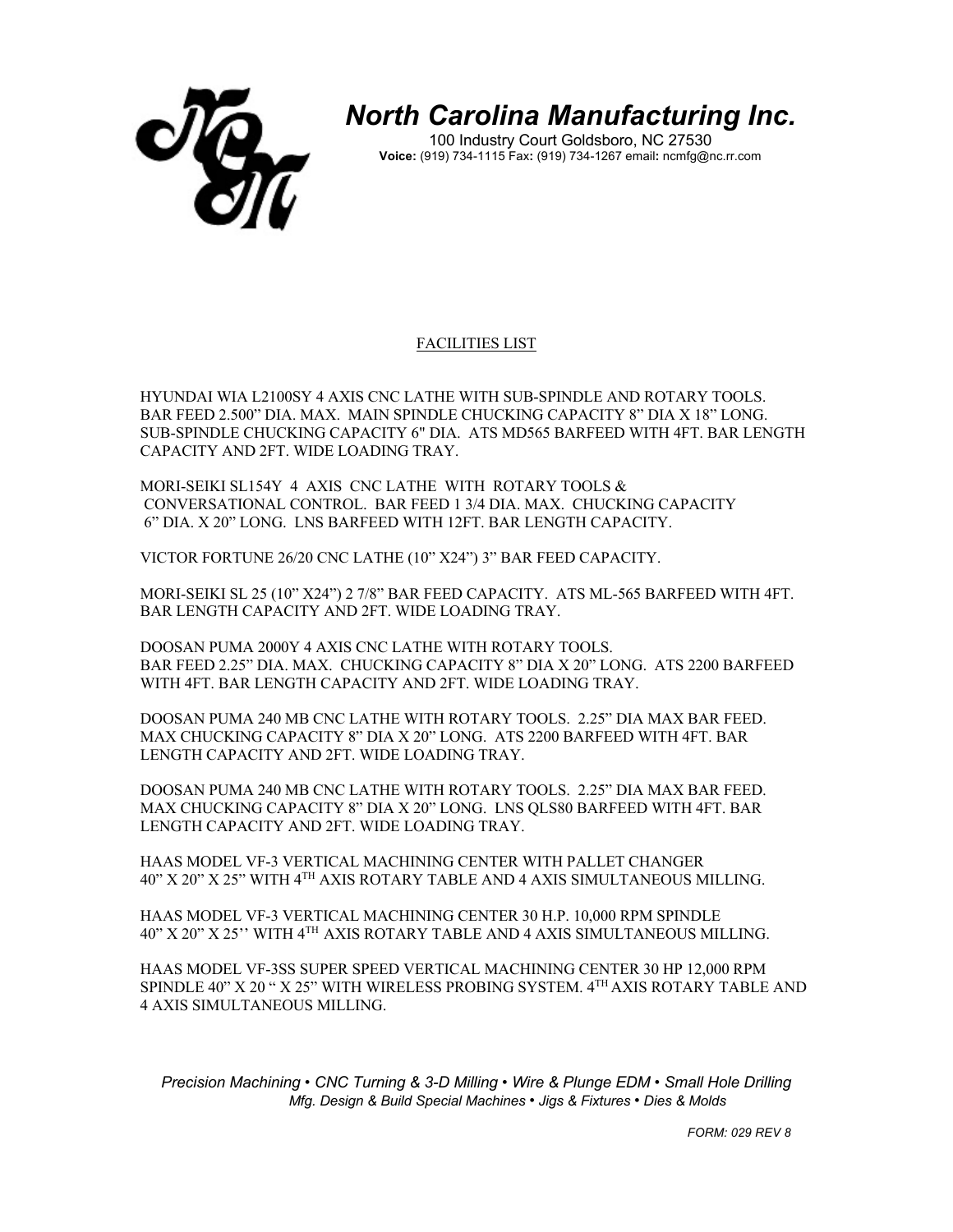

*North Carolina Manufacturing Inc.*

100 Industry Court Goldsboro, NC 27530 **Voice:** (919) 734-1115 Fax**:** (919) 734-1267 email**:** ncmfg@nc.rr.com

HAAS MODEL VF-6SS SUPER SPEED VERTICAL MACHINING CENTER 30 HP 12,000 RPM SPINDLE 64" X 32 " X 30" WITH WIRELESS PROBING SYSTEM. HRT310 4TH AXIS ROTARY TABLE, TR310 TRUNNION 5TH AXIS ROTARY TABLE. 4 AND 5 AXIS SIMULTANEOUS MILLING.

HAAS MODEL VF-9/40 VERTICAL MACHINING CENTER 20 HP 84" X 40" X 30" WITH WIRELESS PROBING SYSTEM. HRT310 4TH AXIS ROTARY TABLE, TR310 TRUNNION 5TH AXIS ROTARY TABLE. 4 AND 5 AXIS SIMULTANEOUS MILLING.

HAAS MODEL VF-3SSYT SUPER SPEED VERTICAL MACHINING CENTER 30 HP 12,000 RPM SPINDLE 40" X 20 " X 30" WITH WIRELESS PROBING SYSTEM. HRT210 4TH AXIS ROTARY TABLE, TR210 TRUNNION 5TH AXIS ROTARY TABLE AND 4 AND 5 AXIS SIMULTANEOUS MILLING.

SODICK WIRE EDM MODEL AQ537L. 45 DEGREE TAPER. TABLE 23" X 15" X 14". MAX WORK PIECE SIZE 31" X 21" X 14" UP TO 2,200 LBS.

SODICK SMALL HOLE DRILLING MACHINE MODEL KIC (.25-3.0 MM HOLE)

ELOX RAM TYPE EDM MODEL 8-3816 DR 38" X 16" WORK TABLE 3R ORBI-CUT SYSTEM WITH TOOLING.

CLAUSING KONDIA 48" MILLING MACHINE WITH DIGITAL READOUT AND POWER FEED.

ACER 48'' MILLING MACHINE WITH DIGITAL READOUT AND POWER FEED.

ROCKWELL FLOOR MODEL DRILL PRESS.

VICTOR LATHE 20"X80" INCH OR METRIC WITH DIGITAL READOUT.

VICTOR LATHE 16"X60" INCH OR METRIC WITH DIGITAL READOUT.

VICTOR LATHE 16"X60" INCH OR METRIC WITH DIGITAL READOUT.

VICTOR LATHE 16"X60" INCH OR METRIC WITH DIGITAL READOUT.

HARIG SURFACE GRINDER 6"X18".

FREE PORT AUTOMATIC SURFACE GRINDER 10"X24''.

*Precision Machining • CNC Turning & 3-D Milling • Wire & Plunge EDM • Small Hole Drilling Mfg. Design & Build Special Machines • Jigs & Fixtures • Dies & Molds* 

 *FORM: 029 REV 8*